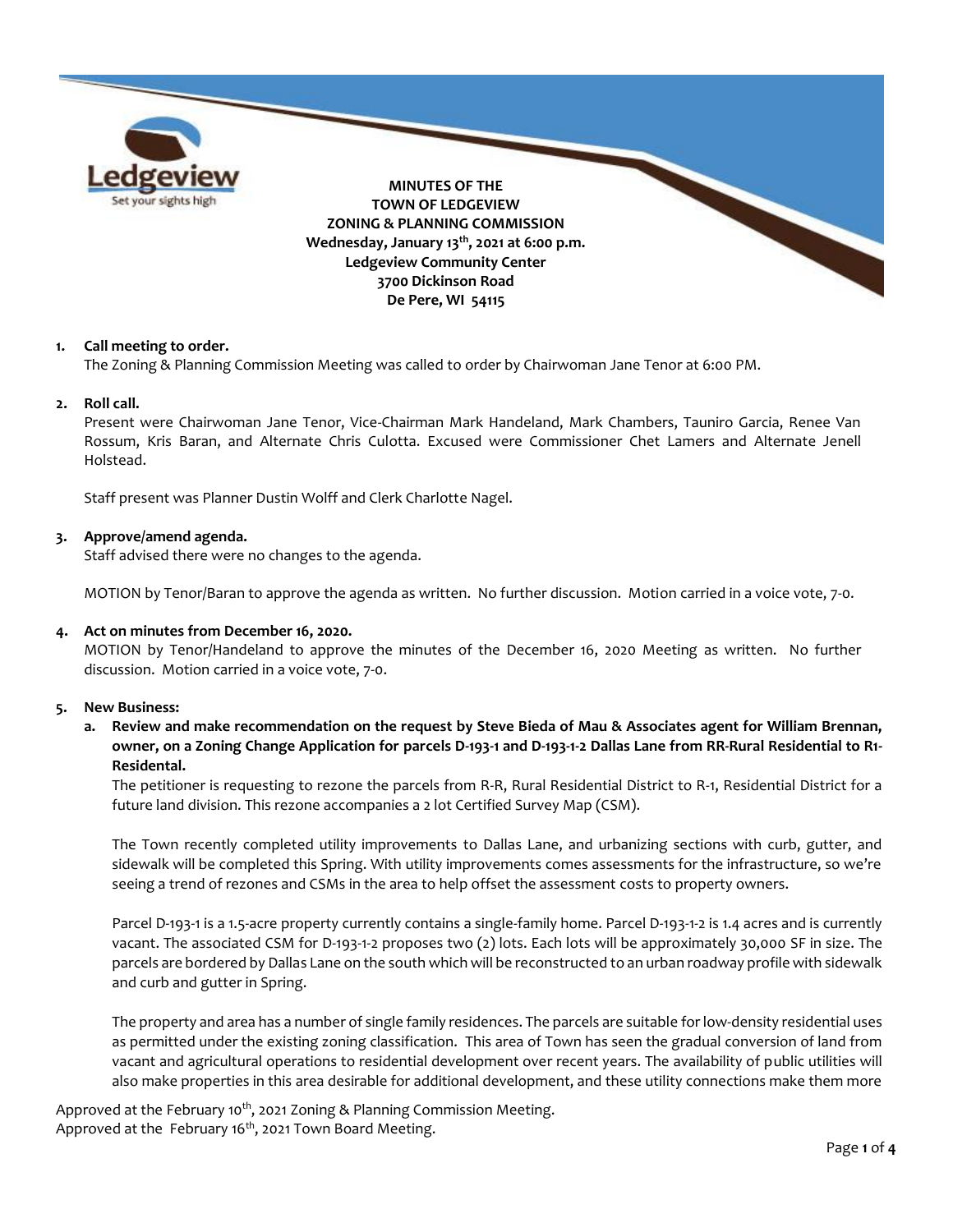appropriate for the R-1 classification. Due to minimum lot area standards in the R-R district of 60,000 SF and minimum lot frontage of 150-feet, the CSM cannot be approved as proposed without a zoning change. The proposed rezoning petition is consistent with the adopted Comprehensive Plan.

MOTION by Handeland/Chambers to approve the resolution recommending approval of the zoning change. No further discussion. Motion carried in a voice vote, 7-0.

**b. Review and make recommendation on the request by Steve Bieda of Mau & Associates agent for William Brennan, owner, on a Certified Survey Map Application for parcel D-193-1-2 Dallas Lane creating two lots.**

The petitioner is requesting the approval of a Certified Survey Map (CSM) to subdivide the existing 1.4 acre parcel into two lots. Lot 1 will have 0.72 acres and Lot 2 will have 0.65 acres. The land is currently zoned R-R, Rural Residential, but a rezone petition from RR to R-1 accompanies the CSM and is the above item. The CSM is consistent with all adopted Town and Brown County Plans and meets all Town Code requirements.

The recommendation in the resolution is approval with conditions which are as follows:

- 1. Approval of the rezone petition for parcel D-193-1 and D-193-1-2 to R-1, Residential.
- 2. Addressing technical discrepancies as identified by the Town and Brown County.
- 3. Payment of all applicable fees and any outstanding assessments prior to Town signature of the CSM.

MOTION by Handeland/Chambers to approve the resolution recommending approval with conditions. No further discussion. Motion carried in a voice vote, 7-0.

**c. Review and make recommendation on the request by Olde School Square Condo Association to amend the Olde School Square Condo Plat and Declarations at Olde School Square located at 2200 Dickinson Road.** There were no revised documentation illustrating the new layout of the condo plat and the easements that need to

be addressed. Therefore, staff is requesting this item to be tabled.

MOTION by Van Rossum/Baran to table the amend the Olde School Square Condo Plat and Declarations at Olde School Square. No further discussion. Motion carried in a voice vote, 7-0.

# **d. Review and make recommendation on the a newly created Urban Forestry ordinance.**

The Park, Recreation, & Forestry Committee has been working on a Forestry Ordinance in 2020. This initiative is a recommendation from the previous CORP (2015-2020) which carried over to the new CORP updated in April 2019. It is supports the Town's desire to develop a tree canopy for all the benefits associated with it – replace those trees lost in development, provide habitat and beautification, maintain air quality, qualm solar heat gain, etc.

The purpose of the ordinance is to regulate, finance, and control the planting, removal, maintenance and protection of trees and shrubs in all areas of the Town. The ordinance contains language for the maintenance of trees (dead ash's in parks), abatement of nuisance (low hanging branches), etc. that the staff needs to provide service of those trees it is responsible for, such as those in parks. The Park, Recreation, & Forestry Committee's main focus was on street trees planted by both the Town and residents themselves. The ordinance also has certain language requirements because it was paid for by a grant.

There was discussion on how the Town will handle invasive species issues with the trees. It was determined the invasive species issues would be handled by policy or procedure, something outside of the realm of the ordinance. The ordinance would cover both existing subdivisions as well as future subdivisions. There was also consideration with planting distances from utilities or fire hydrants to assure there isn't any root interference. Grants are being pursued for plantings, maintenance, or other grooming issues. The general public should be made aware that grants are being pursued.

Approved at the February 10<sup>th</sup>, 2021 Zoning & Planning Commission Meeting. Approved at the February 16<sup>th</sup>, 2021 Town Board Meeting.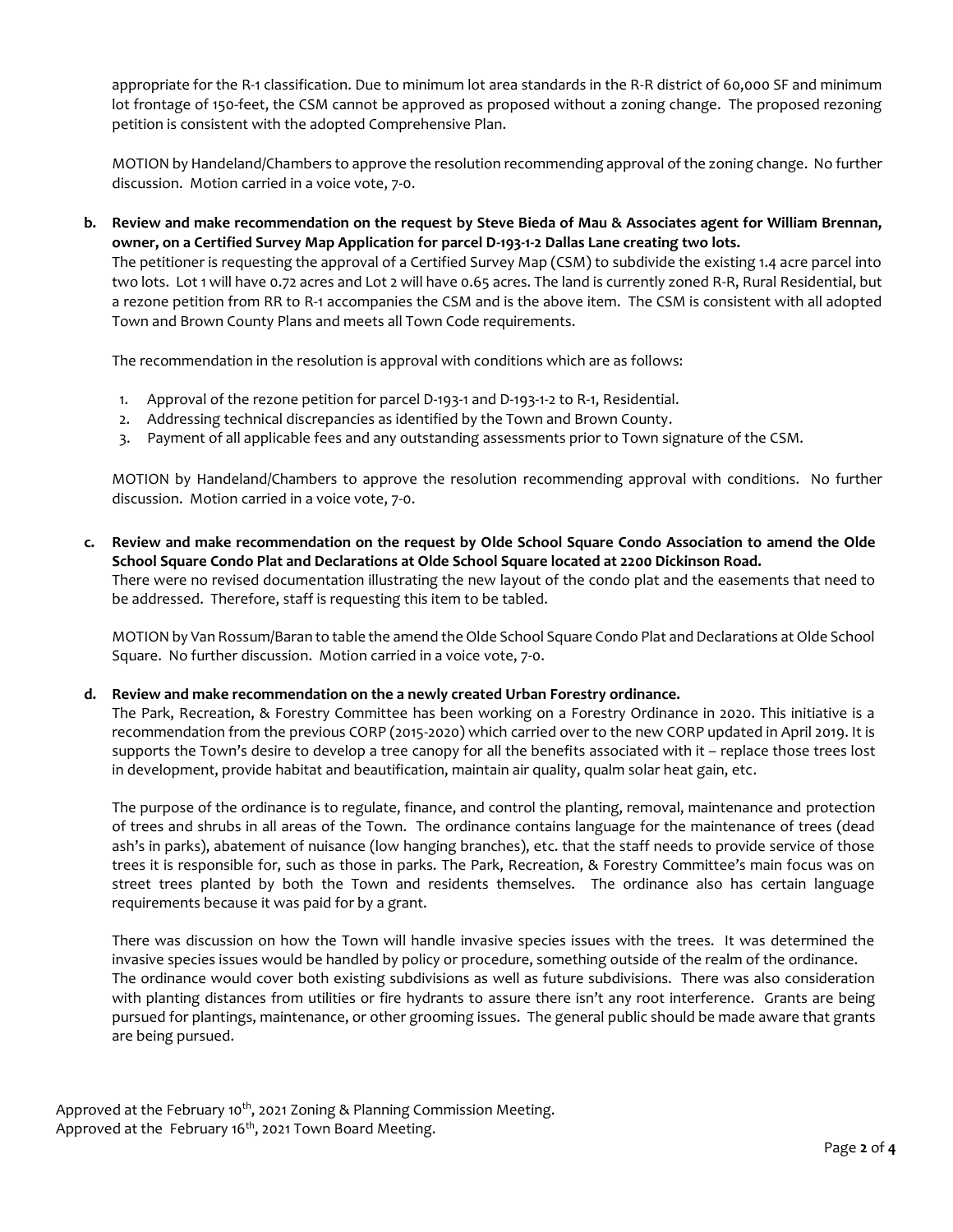MOTION by Tenor/Handeland to recommend approval of the Urban Forestry Ordinance with any edits or amendments by the Park & Recreation Committee at their January, 2021 Meeting. No further discussion. Motion carried in a voice vote, 7-0.

# **e. Review and make recommendation on the updated Official Zoning Town Map.**

The updated Town Zoning Map reflects all the rezones that took place in 2020.

There was discussion on whether the Official Zoning Map will have the southern bridge mapping when it's final, and if the Town keeps track of fiber connections within the right-of-ways. When the final decision regarding the location of the Southern Bridge is known, it will be depicted on both the Official Zoning Map as well as the Official Town Map. The Town does not keep track of the fiber optics on the right-of-ways.

MOTION by Tenor/Garcia Recommend the approval of the updated official zoning Town Map. No further discussion. Motion carried in a voice vote, 7-0.

## **6. Old Business:**

**a. Discussion and recommendation proposed amendments to Chapter 135-Zoning Article XXI Off-Street Parking Requirements, Section 207 Off Street Parking Requirements for Commercial Vehicles, Recreational Vehicles, and Trailers.**

The issues associated with this ordinance and its enforcement date back to January 2018. Zoning & Planning discussed this code section with both Mead & Hunt and the Code Enforcement Officer several times in 2018 and 2019. Most recently, Zoning & Planning reviewed this ordinance in October 2020 and had several questions or edits to the revised ordinance, which are addressed in the current version.

The main issue the Code Enforcement Officer has been dealing with is complaints from residents because of neighbors parking trailers, motor homes, boats, snowmobiles, etc. in the rear yards. This is not currently prohibited by the code. However, within the R-1 District, there is little room between homes and complaints are that residents cannot enjoy the use of their backyards without staring at the storage of someone's equipment or vehicle.

There were much discussion regarding the equity of the ordinance. The ordinance was written for R-1 Single Family Residential zoning in the more urbanized areas of town because that's where the complaints were stemming from. The Commission realizes it would be hard to write an all-encompassing ordinance for the diverse zonings throughout the town but feels this is a good place to start. Once the ordinance is adopted, it would be good to keep a pulse on how effectual the ordinance is from the Zoning Administrator.

MOTION by Handeland/Baran to recommend approval of the amendments as written. No further discussion. Motion carried in a voice vote, 7-0.

### **7. Staff Report**

# **a. Acknowledgement of the 2020 Zoning & Planning Commission action items.** The Commission acknowledged the action items taken up in the past year.

### **b. Update on future agenda items.**

- Olde School Square.
- Amendments to Tax Increment District 1.
- Create Tax Increment District 3 in the I-43 Business Park Area
- Biological Ecological Study of conversation areas
- Other items as depicted in the Comprehensive Plan, Strategic Plan, and CORP Plan

# **c. Review Town Board decisions.**

 Zoning Code Amendment to 135-8 Definition as it relates to Farm Residence. The definition of Farm Residence will be amended to "The only single-family residence on the farm".

Approved at the February 10<sup>th</sup>, 2021 Zoning & Planning Commission Meeting. Approved at the February 16<sup>th</sup>, 2021 Town Board Meeting.